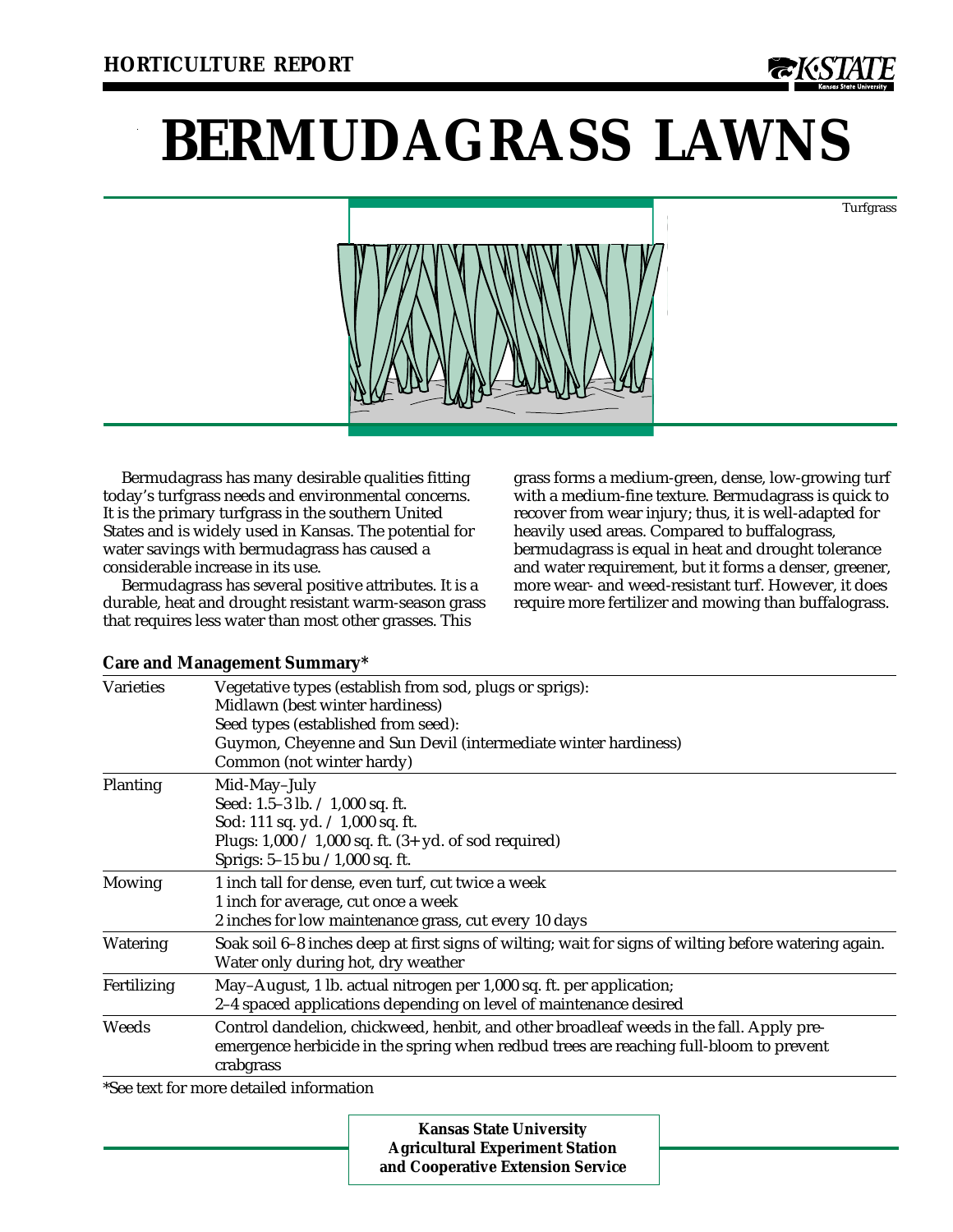Bermudagrass adapts to a wide range of soil types and has a deep, vigorous root system. Creeping stems growing above and below ground form a dense, erosion-resistant sod. This is valuable on hot, southfacing slopes where other grasses often fail. Also, because of its low growth habit, bermudagrass adapts to close mowing in highly maintained areas.

Bermudagrass grows best in hot, sunny areas where cool-season grasses are difficult to maintain. It is not a shade-tolerant grass, but a few hours of shade each day will not result in a noticeable decline in quality. However, as shade increases, bermudagrass will decline in quality and density.

On the negative side, bermudagrass is difficult to keep out of flower beds and gardens because of its aggressive growth habit. Also, because it is a warm-season grass, it greens up later in the spring and turns brown earlier in the fall than cool-season grasses such as tall fescue or Kentucky bluegrass.

### **Recommended Varieties**

Most bermudagrass varieties on the market are developed in the South and are not adapted to Kansas. It is important to select a cold-hardy variety that will survive Kansas winters. Midlawn, a new variety developed by Kansas State University, is the most cold tolerant lawn variety on the market and is especially well-adapted to Kansas conditions.

Bermudagrass is sold by seed or sod depending on the variety. Most seeded varieties are produced in southwestern states and do not survive cold Kansas winters. However, several seeded varieties such as Guymon, Cheyenne and Sun Devil have improved cold tolerance and can be grown in the southern half of the state.

The best bermudagrasses are the vegetative types that must be planted by sod, plugs, or sprigs. Because of their hybrid breeding, they either produce sterile seed or seed unlike the parent plant. Although seed varieties are easier and more convenient to establish, they result in a coarser, less uniform turf that may winter kill.

#### **Planting**

Because bermudagrass is a warm-season grass, it establishes best after the soil and air temperatures are warm and there is no longer a danger from spring frost. Mid-May through July is the best time for planting. Later plantings may not completely fill in before winter, while earlier plantings are slow to establish and often are taken over by weeds.

The soil should be prepared several weeks before it is time to plant. Soil preparation is the same whether using seed, sod, plugs or sprigs. The first step is to test the soil to determine if any of the essential nutrients are deficient. Information on how to take soil samples for testing can be obtained at your county Extension office or a private soil testing lab. Prices will vary among labs and also depend upon how extensive a test is requested.

Grade the soil surface so it drains away from the house and blends with the surrounding terrain. Do not leave low spots where water will stand. After grading, till the soil as deeply as possible (it is often difficult to till deeper than 8 to 12 inches) incorporate recommended nutrients from the soil test. After tilling and incorporating nutrients, a final finish grading is needed.

Sod is the quickest but most expensive method used to establish a bermudagrass lawn. After it is placed onto prepared soil, one has an instant lawn. However, frequent watering is needed until the sod roots into the soil. Approximately 111 square yards of sod are required for 1,000 square feet of lawn area.

Sod can be cut into  $2 \times 2$ -inch square, or 2-inch diameter round sections called plugs to make it go farther. A yard of sod will make 324  $2 \times 2$ -inch square plugs. Ask your supplier to cut them, because it is a difficult task. Plugs planted 12 inches apart will grow together in one season unless they are planted late. Three and one-third square yards of sod will provide enough 2-inch plugs to plant 1,000 square feet of lawn area. Weeds likely will grow in the bare soil between the plugs until a dense turf is formed, but can be controlled either by hand removal or herbicides. After weed control, mow the bermudagrass to encourage faster spreading so the plugs will fill in.

Sprigging is a method of planting stems from shredded turf in shallow furrows. This method is less commonly used because of the amount of work involved in planting. Stolonizing is an alternative method where the sprigs are scattered on the soil surface and covered with topdressing.

If using a seeded variety, broadcast the seed on prepared soil with a fertilizer spreader, rake lightly and water in. Applying a thin layer of weed-free straw over the soil surface will protect the seed and speed up germination.

Seeding rates depend on the kind of seed purchased—hulled, unhulled or coated.

#### **Suggested Seeding Rates**

| Form of seed  | Seeds/lb.                                          | Seeding rate/<br>1,000 sq. ft. |
|---------------|----------------------------------------------------|--------------------------------|
| Unhulled      | 1.6 million                                        | $1.5 - 2.0$ lb.                |
| Hulled        | 2.1 million                                        | $1.0 - 1.5$ lb.                |
| Hulled-coated | 1.0 million                                        | $1.5 - 2.0$ lb.                |
|               | Unhulled-coated less than 1.0 million* 2.5-3.0 lb. |                                |

\*Variable depending on coating method

With all methods of planting, it will be necessary to keep the soil moist until the grass is established. Keep weeds under control and begin mowing as soon as the grass becomes tall enough to mow.

#### **Maintenance**

Mowing, watering and fertilizing are the fundamental cultural practices forming the foundation of a lawn maintenance program. Each cultural practice affects the other. For example, increasing the amount of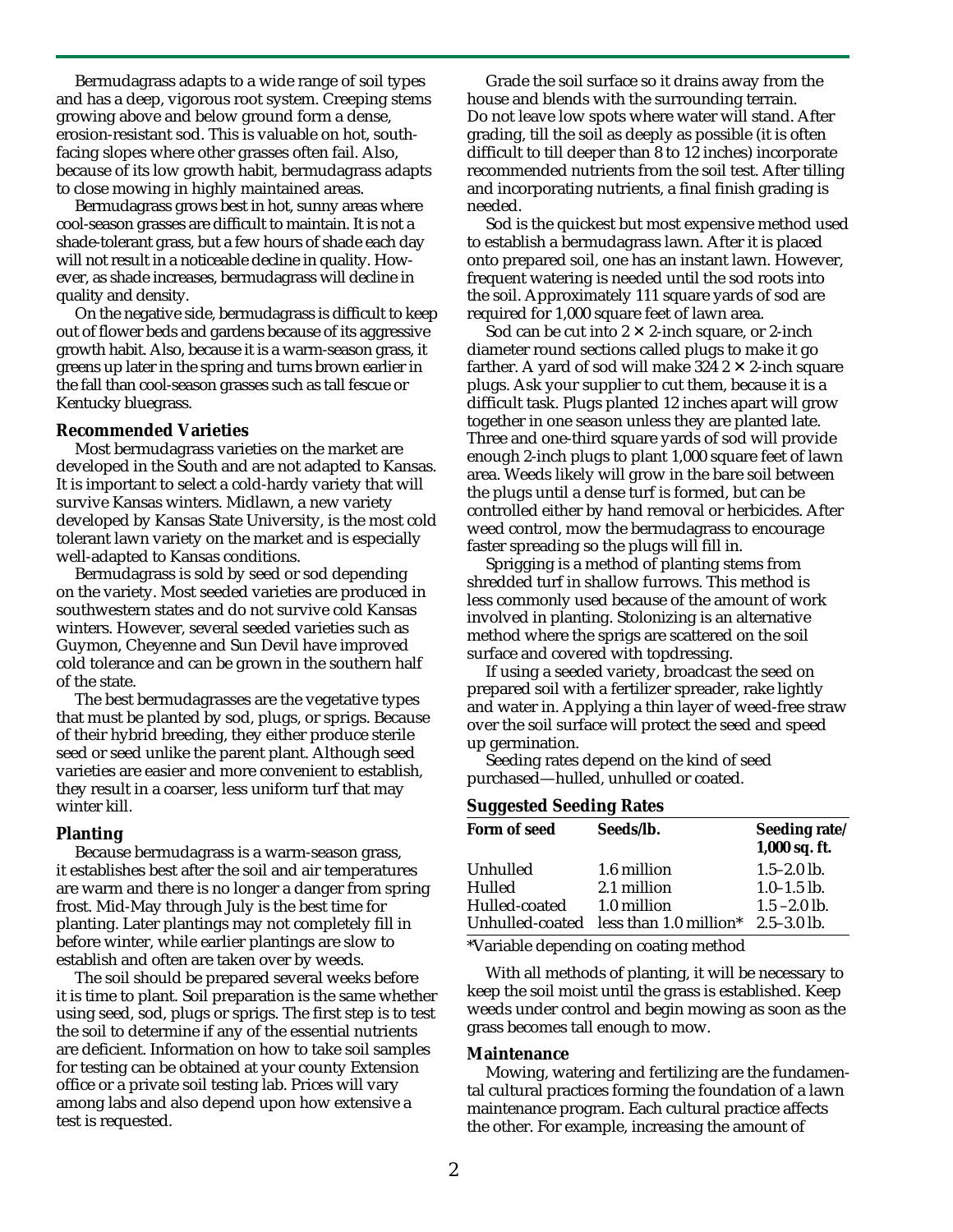fertilizer also will increase the amount of mowing and watering required.

You must decide on the quality of lawn you want, as well as the amount of work you are willing to expend on your lawn. Is it more important to have a low maintenance lawn or a show lawn? A good quality lawn is possible with a reasonable amount of maintenance, but it must be done in a timely and correct fashion. It is important to follow a planned, complete program based on recommended maintenance practices.

**Mowing.** Select a mowing height based on your maintenance level. Bermudagrass can be mowed anywhere from 1 ⁄2 to 2 inches. When mowed twice a week at 1 inch with a reel mower, bermudagrass forms a dense and even turf. Mowing at 2 inches results in less maintenance, requiring mowing only once every 10 days or so. Also, higher cut turf does not need to be watered as much and is more resistant to weeds. When mowing, don't remove more than one-third of the foliage. Cutting too much foliage will put the grass in shock and result in a stemmy turf. The shorter you keep the grass, the more often you will need to mow.

Keep the mower blade sharp so the mower cuts the leaf tips cleanly. This is especially important when mowing a newly planted turf. When mowing higher than 1 inch, use a rotary mower. If you prefer a shorter lawn (1 inch or less) a reel mower will be required. It is not necessary to collect clippings if you mow frequently enough—the clippings will filter into the turf where they quickly decompose and return nutrients to the soil.

**Watering.** Bermudagrass is drought resistant and does not need as much water as fescue. Don't water on a calendar basis; rather, monitor the turf and the soil. Water when it is hot and dry, watching for signs of wilting. The onset of wilting is accompanied by a change in turf color to a bluish-gray cast.

When watering, soak the turf thoroughly to a depth of 6 to 8 inches. Avoid light, frequent watering (except on newly-planted lawns) because it causes shallow rooting. Try to water in the morning when the temperature is cooler and it is less windy.

**Fertilizing.** The amount of fertilizer used sets the level of turf maintenance. If only 2 pounds of actual nitrogen per 1,000 square feet are applied during the season, less watering and mowing will be required. Applying 4 pounds of actual nitrogen fertilizer per 1,000 square feet will produce a dark green color, but more mowing and watering will be required.

Many types of fertilizers are available. The only way to know which analysis is appropriate for your lawn is to have your soil tested. Fertilizer can be applied in either liquid or granular form. Both are effective, the only difference between them is the method of application. There are two types of fertilizer spreaders–rotary spreaders which throw the fertilizer in a wide pattern, and drop spreaders. The drop method can be more accurate, because it drops the fertilizer between the wheels of the spreader, although it takes longer to cover the lawn.

Fertilizer should be applied May through August. Put only 1 pound of nitrogen fertilizer per 1,000 square feet on the lawn at a time; more may cause excessive growth. The grass foliage should be dry at the time of application to avoid fertilizer burn. Be careful when applying fertilizer—ensure the correct amount is uniformly applied. An uneven application will cause streaks in the lawn.

**Thatch.** Bermudagrass has a tendency to form thatch. Thatch is a layer of decomposing organic matter that looks somewhat like peat moss. It is located between the soil surface and the grass foliage and is made up of surface roots, stems and runners. Thatch buildup occurs when organic matter is produced faster than soil microorganisms can decompose it.

Thatch can be beneficial or detrimental to the lawn. When thatch is excessive, water, nutrient and pesticide movement into the soil can be restricted. Roots form in the thatch instead of penetrating deep into the soil, making the turf less drought resistant. Thatch also provides a habitat for disease or organisms and insects.

To determine the amount of thatch in a lawn, cut a small wedge of turf down into the soil with a knife. If the layer is greater than 1 ⁄2 inch, the thatch should be controlled. The best times for thatch control are June or July when the bermudagrass is actively growing.

 There are two types of power equipment for thatch control—core aerifiers and power rakes. Equipment can be rented, or you can hire a professional service. A core aerator is a machine that pulls cores out of soil. These cores usually are about 3 ⁄4 inch in diameter, 2 to 3 inches deep, and about 3 inches apart. The plugs are beneficial to the lawn and should be left to decompose. Decomposition of the plugs could take several weeks, depending upon the type of soil. Alternatively, the thatch can be removed by power raking. However, this method is more destructive to the lawn, and produces debris that will have to be removed.

 A new lawn will not have thatch, as it takes several years for it to build up. But once a lawn is established, there are some measures a homeowner can take to prevent thatch. Avoid applying excessive amounts of nitrogen fertilizer. Turf that is growing faster produces more thatch. Water as deeply and infrequently as possible, without stressing the grass. This helps produce a deeper root system; shallow-rooted lawns develop more thatch.

**Weeds.** Bermudagrass is fairly resistant to weeds, however there are occasional problems if the turf is thin. Weed invasion of bermudagrass occurs primarily in early spring and late fall when the grass is dormant and unable to compete with the weeds. The most common weed problems are dandelion, chickweed and henbit. It is best to control these weeds in the fall when they are young. Use an herbicide labeled for the particular weed being sprayed. By spring, weeds are established and more difficult to control. Additionally, chickweed and henbit are winter annuals that will die in the summer when bermudagrass is vigorously